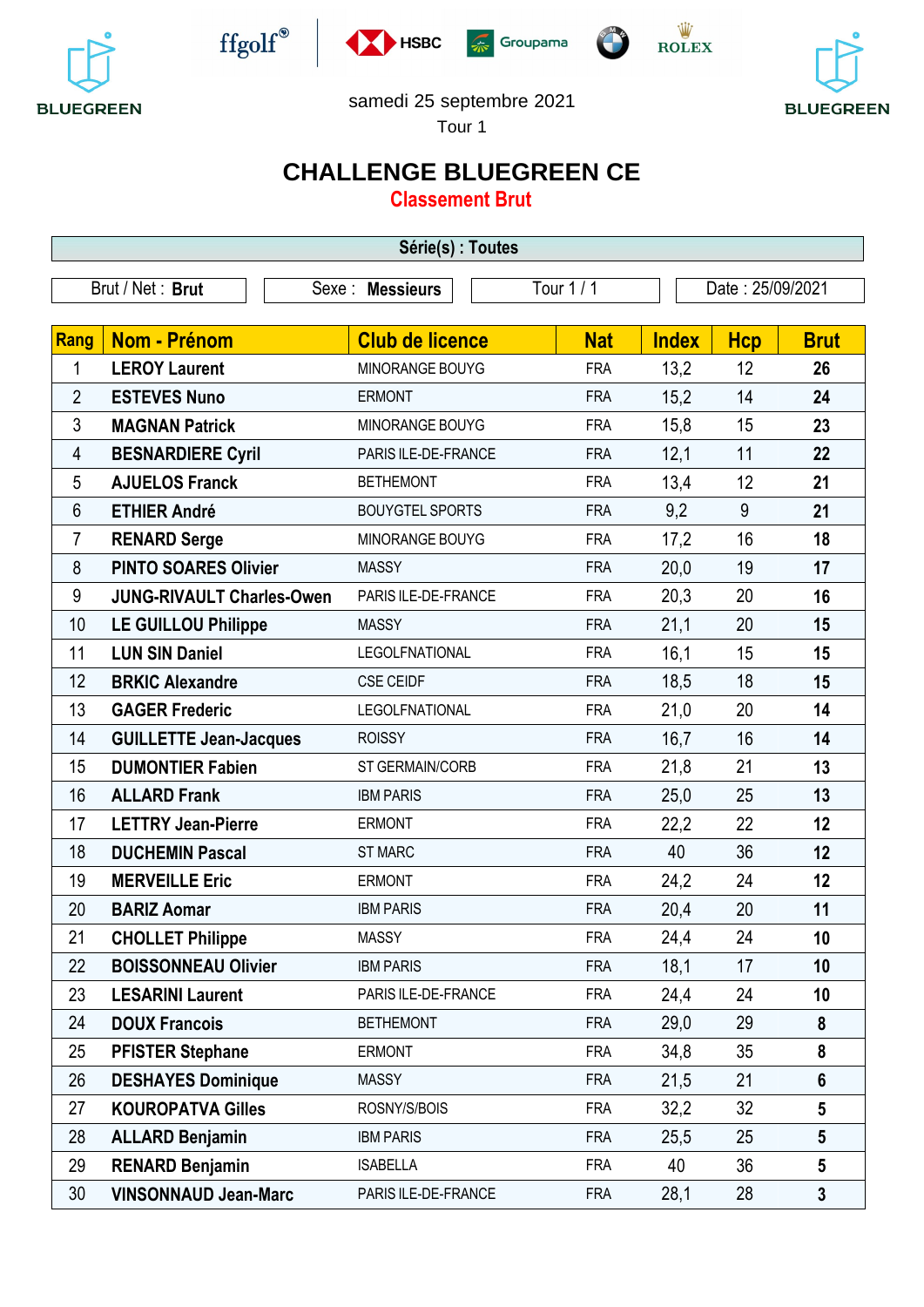











#### samedi 25 septembre 2021

Tour 1

## **CHALLENGE BLUEGREEN CE**

**Classement Brut**

| Série(s) : Toutes                                                         |                            |                        |  |            |              |     |             |  |
|---------------------------------------------------------------------------|----------------------------|------------------------|--|------------|--------------|-----|-------------|--|
| Brut / Net: Brut<br>Date: 25/09/2021<br>Tour $1/1$<br>Sexe : <b>Dames</b> |                            |                        |  |            |              |     |             |  |
| Rang                                                                      | Nom - Prénom               | <b>Club de licence</b> |  | <b>Nat</b> | <b>Index</b> | Hcp | <b>Brut</b> |  |
|                                                                           | <b>MERVEILLE Christine</b> | <b>ERMONT</b>          |  | <b>FRA</b> | 22,5         | 23  | 13          |  |
| ŋ                                                                         | <b>GODDERIS Pascale</b>    | <b>MASSY</b>           |  | <b>FRA</b> | 41           | 37  | 8           |  |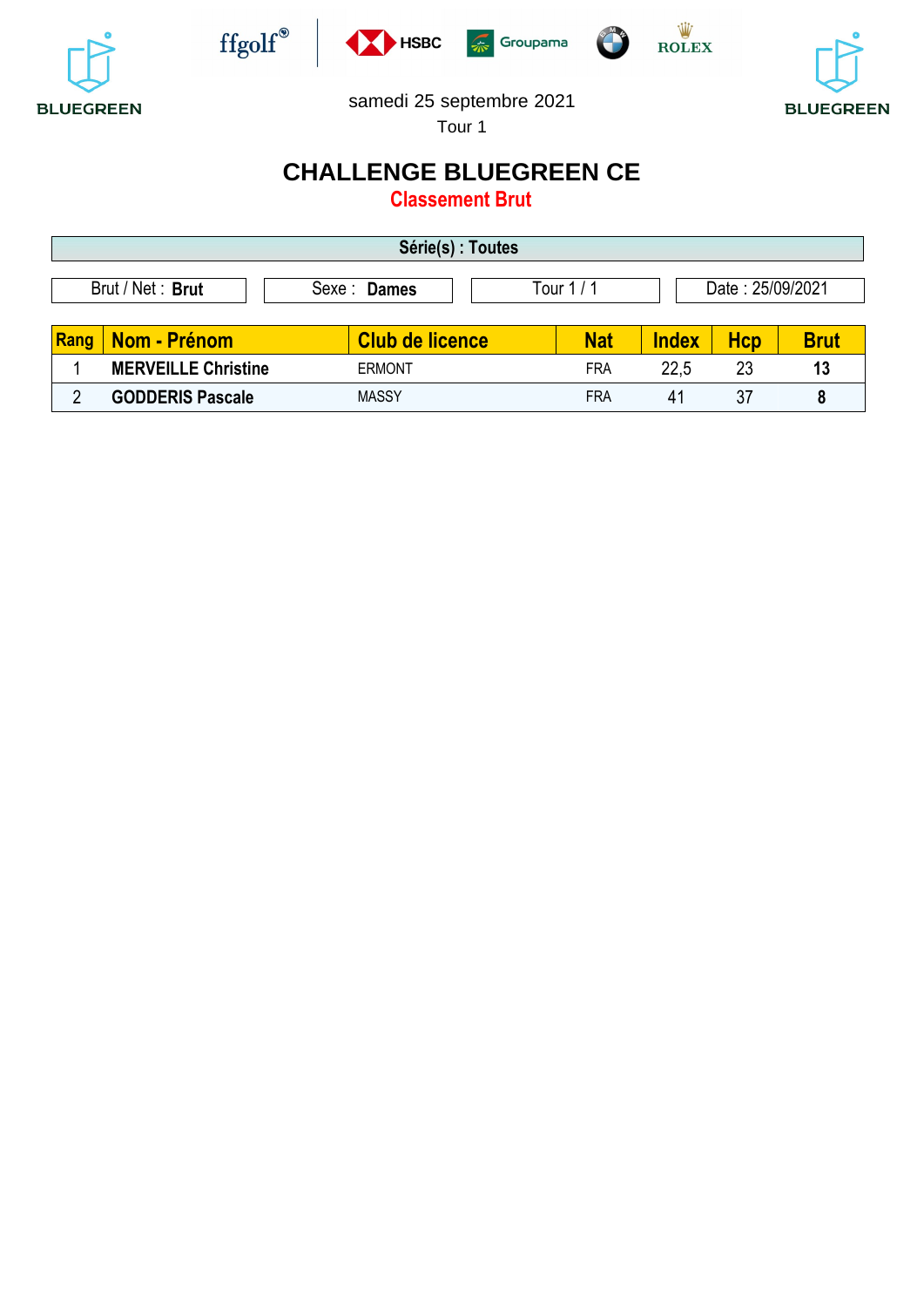











#### samedi 25 septembre 2021

Tour 1

## **CHALLENGE BLUEGREEN CE**

**Classement Net**

| Série(s) : Toutes |                                  |  |                        |            |              |                  |            |  |
|-------------------|----------------------------------|--|------------------------|------------|--------------|------------------|------------|--|
|                   | Brut / Net: Net<br>Sexe:         |  | <b>Messieurs</b>       | Tour 1 / 1 |              | Date: 25/09/2021 |            |  |
| Rang              | Nom - Prénom                     |  | <b>Club de licence</b> | <b>Nat</b> | <b>Index</b> | <b>Hcp</b>       | <b>Net</b> |  |
| 1                 | <b>DUCHEMIN Pascal</b>           |  | <b>ST MARC</b>         | <b>FRA</b> | 40           | 36               | 44         |  |
| $\overline{2}$    | <b>MAGNAN Patrick</b>            |  | MINORANGE BOUYG        | <b>FRA</b> | 15,8         | 15               | 38         |  |
| 3                 | <b>ESTEVES Nuno</b>              |  | <b>ERMONT</b>          | <b>FRA</b> | 15,2         | 14               | 37         |  |
| 4                 | <b>LEROY Laurent</b>             |  | MINORANGE BOUYG        | <b>FRA</b> | 13,2         | 12               | 37         |  |
| 5                 | <b>LE GUILLOU Philippe</b>       |  | <b>MASSY</b>           | <b>FRA</b> | 21,1         | 20               | 35         |  |
| 6                 | <b>JUNG-RIVAULT Charles-Owen</b> |  | PARIS ILE-DE-FRANCE    | <b>FRA</b> | 20,3         | 20               | 35         |  |
| 7                 | <b>KOUROPATVA Gilles</b>         |  | ROSNY/S/BOIS           | <b>FRA</b> | 32,2         | 32               | 34         |  |
| 8                 | <b>PFISTER Stephane</b>          |  | <b>ERMONT</b>          | <b>FRA</b> | 34,8         | 35               | 33         |  |
| $\boldsymbol{9}$  | <b>ALLARD Frank</b>              |  | <b>IBM PARIS</b>       | <b>FRA</b> | 25,0         | 25               | 33         |  |
| 10                | <b>DOUX Francois</b>             |  | <b>BETHEMONT</b>       | <b>FRA</b> | 29,0         | 29               | 32         |  |
| 11                | <b>PINTO SOARES Olivier</b>      |  | <b>MASSY</b>           | <b>FRA</b> | 20,0         | 19               | 32         |  |
| 12                | <b>RENARD Serge</b>              |  | MINORANGE BOUYG        | <b>FRA</b> | 17,2         | 16               | 32         |  |
| 13                | <b>BESNARDIERE Cyril</b>         |  | PARIS ILE-DE-FRANCE    | <b>FRA</b> | 12,1         | 11               | 31         |  |
| 14                | <b>AJUELOS Franck</b>            |  | <b>BETHEMONT</b>       | <b>FRA</b> | 13,4         | 12               | 31         |  |
| 15                | <b>LETTRY Jean-Pierre</b>        |  | <b>ERMONT</b>          | <b>FRA</b> | 22,2         | 22               | 30         |  |
| 16                | <b>GAGER Frederic</b>            |  | <b>LEGOLFNATIONAL</b>  | <b>FRA</b> | 21,0         | 20               | 30         |  |
| 17                | <b>RENARD Benjamin</b>           |  | <b>ISABELLA</b>        | <b>FRA</b> | 40           | 36               | 30         |  |
| 18                | <b>CHOLLET Philippe</b>          |  | <b>MASSY</b>           | <b>FRA</b> | 24,4         | 24               | 30         |  |
| 19                | <b>ETHIER André</b>              |  | <b>BOUYGTEL SPORTS</b> | <b>FRA</b> | 9,2          | 9                | 30         |  |
| 20                | <b>MERVEILLE Eric</b>            |  | <b>ERMONT</b>          | <b>FRA</b> | 24,2         | 24               | 30         |  |
| 21                | <b>BARIZ Aomar</b>               |  | <b>IBM PARIS</b>       | <b>FRA</b> | 20,4         | 20               | 28         |  |
| 22                | <b>DUMONTIER Fabien</b>          |  | ST GERMAIN/CORB        | <b>FRA</b> | 21,8         | 21               | 28         |  |
| 23                | <b>GUILLETTE Jean-Jacques</b>    |  | <b>ROISSY</b>          | <b>FRA</b> | 16,7         | 16               | 28         |  |
| 24                | <b>LUN SIN Daniel</b>            |  | <b>LEGOLFNATIONAL</b>  | <b>FRA</b> | 16,1         | 15               | 28         |  |
| 25                | <b>BRKIC Alexandre</b>           |  | <b>CSE CEIDF</b>       | <b>FRA</b> | 18,5         | 18               | 28         |  |
| 26                | <b>LESARINI Laurent</b>          |  | PARIS ILE-DE-FRANCE    | <b>FRA</b> | 24,4         | 24               | 28         |  |
| 27                | <b>BOISSONNEAU Olivier</b>       |  | <b>IBM PARIS</b>       | <b>FRA</b> | 18,1         | 17               | 24         |  |
| 28                | <b>DESHAYES Dominique</b>        |  | <b>MASSY</b>           | <b>FRA</b> | 21,5         | 21               | 18         |  |
| 29                | <b>ALLARD Benjamin</b>           |  | <b>IBM PARIS</b>       | <b>FRA</b> | 25,5         | 25               | 17         |  |
| 30                | <b>VINSONNAUD Jean-Marc</b>      |  | PARIS ILE-DE-FRANCE    | <b>FRA</b> | 28,1         | 28               | 12         |  |